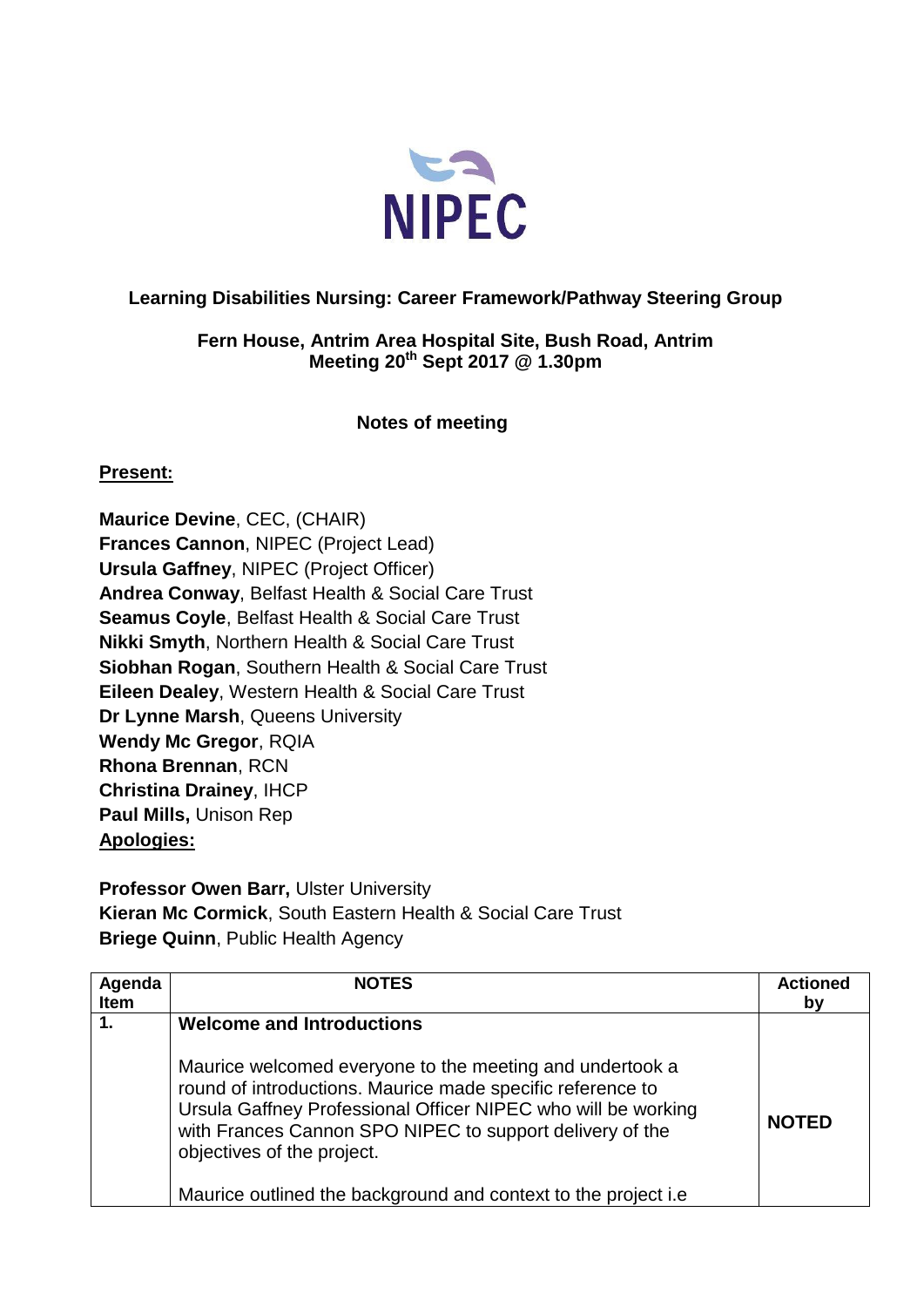|    | the recommendation from the NI Action Plan that the NI<br>Collaborative would contribute and provide a LD Nursing<br>perspective to the Regional Career Pathway facilitated by NIPEC.                                                                                                                                      |              |
|----|----------------------------------------------------------------------------------------------------------------------------------------------------------------------------------------------------------------------------------------------------------------------------------------------------------------------------|--------------|
|    | It was highlighted as an important<br>Piece of work in terms of the NI Action Plan.                                                                                                                                                                                                                                        |              |
| 2. | <b>Review membership of the Steering Group</b>                                                                                                                                                                                                                                                                             | <b>NOTED</b> |
|    | The membership of the group was reviewed and it was generally<br>agreed the membership was correct- however, it was also agreed if<br>necessary there may be need to co-op others onto sub groups to do<br>specific pieces of work.                                                                                        |              |
| 3. | <b>Review and agree Terms of Reference</b>                                                                                                                                                                                                                                                                                 |              |
|    | Maurice talked through the draft Terms of Reference which had been<br>circulated prior to the meeting.                                                                                                                                                                                                                     |              |
|    | 1. There was discussion as to whether this should be called a<br>Learning Disabilities Nursing Career <b>Pathway or Framework</b> . The<br>majority of those present liked the concept of a Framework but it<br>is still open for discussion.                                                                              |              |
|    | 2. It was identified that there were issues that will need to be<br>addressed as part of the TOR including:                                                                                                                                                                                                                |              |
|    | $\triangleright$ whether/how the roles and opportunities for LD Nurses<br>working in Social Care settings will be represented in the<br>Learning Disabilities Nursing Framework.                                                                                                                                           |              |
|    | $\triangleright$ workforce planning within Learning Disabilities Nursing                                                                                                                                                                                                                                                   |              |
|    | <b>Action:</b><br>It was agreed that the Terms of Reference should be amended<br>to highlight that Workforce issues will not become the focus of<br>discussions in the development of the framework/pathway.                                                                                                               | U. Gaffney   |
| 4. | Demo of the Professional Framework Emergency Care Nursing<br>website                                                                                                                                                                                                                                                       |              |
|    | Frances provided a demonstration of the Professional Framework for<br>Emergency Care Nursing (PFECN) which was launched on the<br>NIPEC website in March 2018. She highlighted how the Professional<br>Framework for Emergency Care Nursing was aligned to NIPEC's<br>Career Pathway and reflects the 4 domains including: |              |
|    | <b>Research and Development</b><br>Education<br>Management/Leadership<br>Clinical<br>Frances navigated the project group members through the various                                                                                                                                                                       |              |